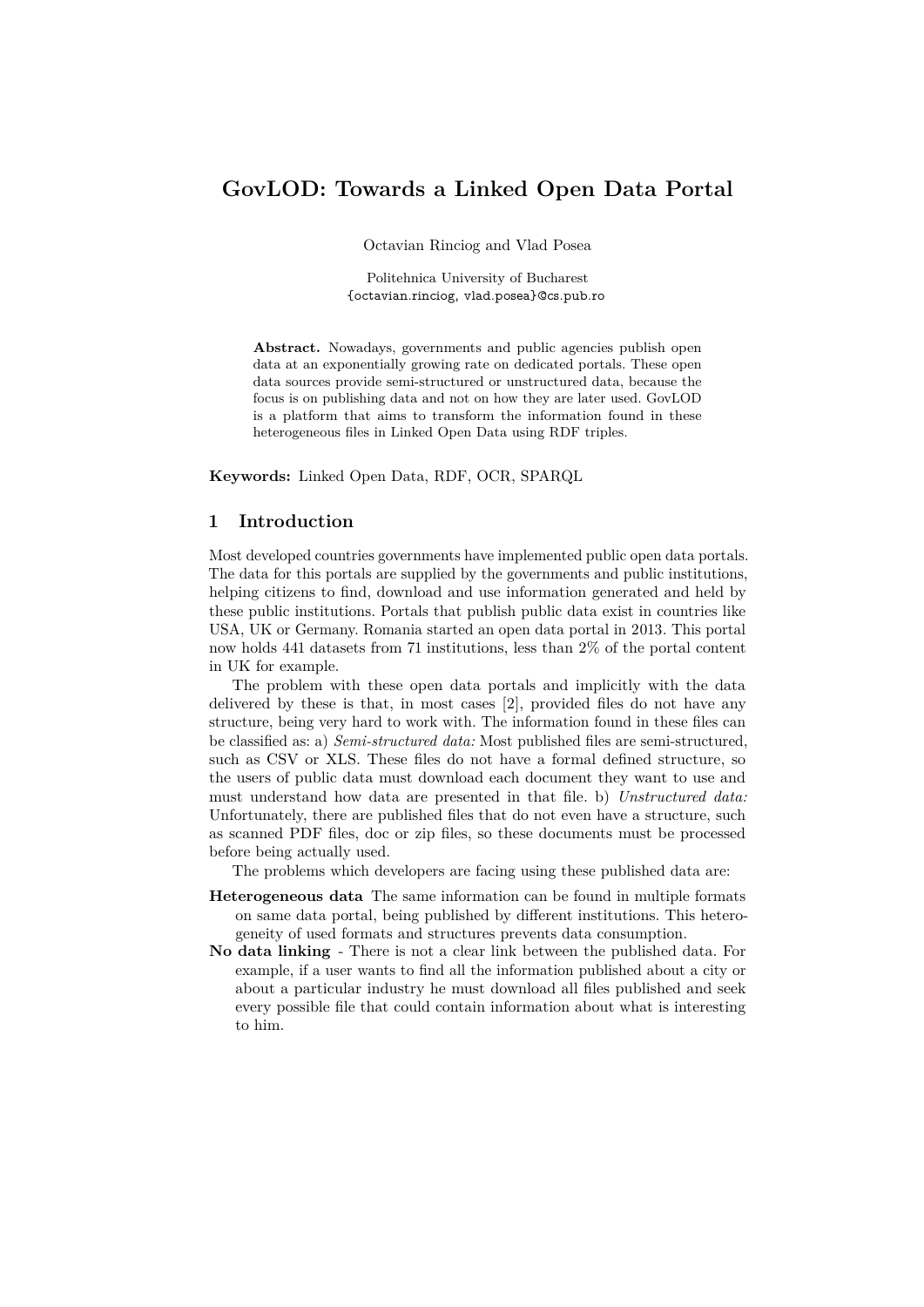Further, in this article we present GovLOD, a platform which aims to change the paradigm of open data portals by publishing the data as Linked Open Data with a well-defined structure. Thus, we propose a semi-automatic solution for ingestion, processing and publication of information that is hidden in files published on open data portals governments. By publishing the data found in files in Linked Open Data format, our platform also proposes a very easy method for developers to build applications without the need to process the initial files.

# **2 Platform**

Our platform consists of several layers, each having a clearly defined role. Some of these layers are automatic, for example: ingestion or processing layer, others are currently not: vocabulary choosing. The purpose of the platform is to transform the open data files into Linked Open Data, according to requirements from [\[3\]](#page-3-1).

#### <span id="page-1-0"></span>**2.1 Architecture**



**Fig. 1.** GovLOD Architecture

The platform architecture is shown in [Figure](#page-1-0) 1 and is structured according to the following workflow: First, files are taken from open data portals. The second step is processing these files in order to have a well-defined structure. In the third step the information from the files is converted to RDF triples and stored in a semantic repository. Developers who want to use public data can use SPARQL queries for accessing the data, without the need of processing the initial files.

*Ingestion layer* Most open data portals are implemented across CKAN platform that provides APIs for information retrieval from the portals. Our system connects to this API and processes the new information published since the last query. This process is an automatic one: this layer keeps track of all downloaded files and in the current step it only downloads the newly added files from the last query time.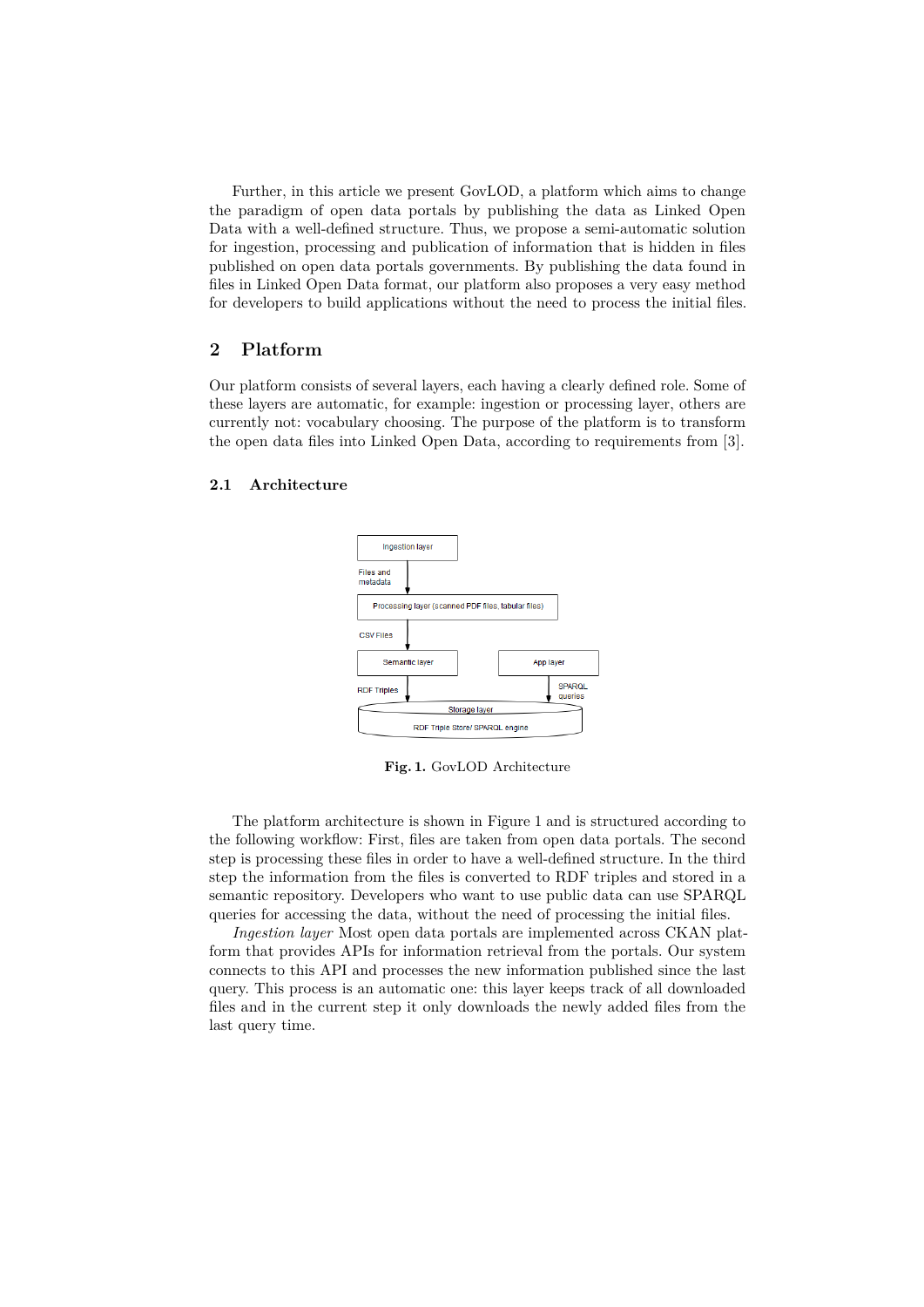*Processing layer* In the second step, the files retrieved pass through a stage of processing, whose purpose is to identify and define the structure of each file. Currently we have defined modules for processing PDF and tabular files, such as CSV or XLS. From the PDF files, whether they are scanned or not, our platform extracts the tables and makes them available as structured data. This process is based on techniques that identify the table structure within the pages of the file, identify the text by applying OCR on each of the table cells and afterwards export the tables as CSV files. Also in this step data cleaning and normalization is undergone by identifying the incorrectly formatted numbers and strings.

*Semantic layer* Data taken from CSV files returned in the previous stage are classified into two categories: a) statistical data b) physical entities information (e.g. monuments, hospitals, schools, churches and people). In this phase, existing data from files are converted to RDF triples. The URI schema is consistent, so each time when an entity is recognized, it will be mapped to the same URI. Files containing statistical data are converted using RDF Data Cube Vocabulary<sup>[1](#page-2-0)</sup>. Thus we map every dimension of data in one semantic dimension of the cube. Because all statistical open data must be located in time and space, they must share these two common dimensions. The other dimensions are variable and the user must identify the properties to be mapped to each dimension. Also, we must identify an ontology in which we map each data about physical entities. At this time, in our system this mapping is done manually, but in the future we plan to have it done automatically or semi-automatically. If an existing ontology cannot be found on the given subject the user has the possibility to define new properties inside the platform. Also in this step, we augment existing data using several external web services, such as geolocation for physical entities. Then we link the created resources with existing resources from the Linked Open Data Cloud. Currently the system supports linking of resources through  $\langle$  owl:sameAs $\rangle$  property, with existing resources in dbpedia.org. Similar resources are identified by matching exactly the property  $\langle$ dbp:name> from dbpedia.org with  $\langle$ rdf:name> from our created resources. In the future we intend to integrate a framework of automatic retrieval of connections, such as Silk[\[5\]](#page-3-2).

*Storage layer* RDF triples transformed in the above step are stored in Apache Marmotta platform which contains a SPARQL engine and a reasoning one<sup>[2](#page-2-1)</sup>. For effective data storage Apache Marmotta can use a H2 or a PostgreSQL database. We use the last option as it provides additional scalability.

*App layer* As already mentioned, using the SPARQL engine from the previous layer, developers can implement applications only by running SPARQL queries, without having to process the initial files. The major advantage of this layer is that the data structure is documented and well-defined. Each data set that was transformed into RDF triples has attached one wiki page<sup>[3](#page-2-2)</sup>, which explains the properties of the RDF triples and gives a few SPARQL queries samples about how to access these data.

<span id="page-2-0"></span><sup>1</sup> https://www.w3.org/TR/vocab-data-cube

<span id="page-2-1"></span><sup>2</sup> http://opendata.cs.pub.ro/repo/sparql

<span id="page-2-2"></span><sup>3</sup> http://opendata.cs.pub.ro/wiki